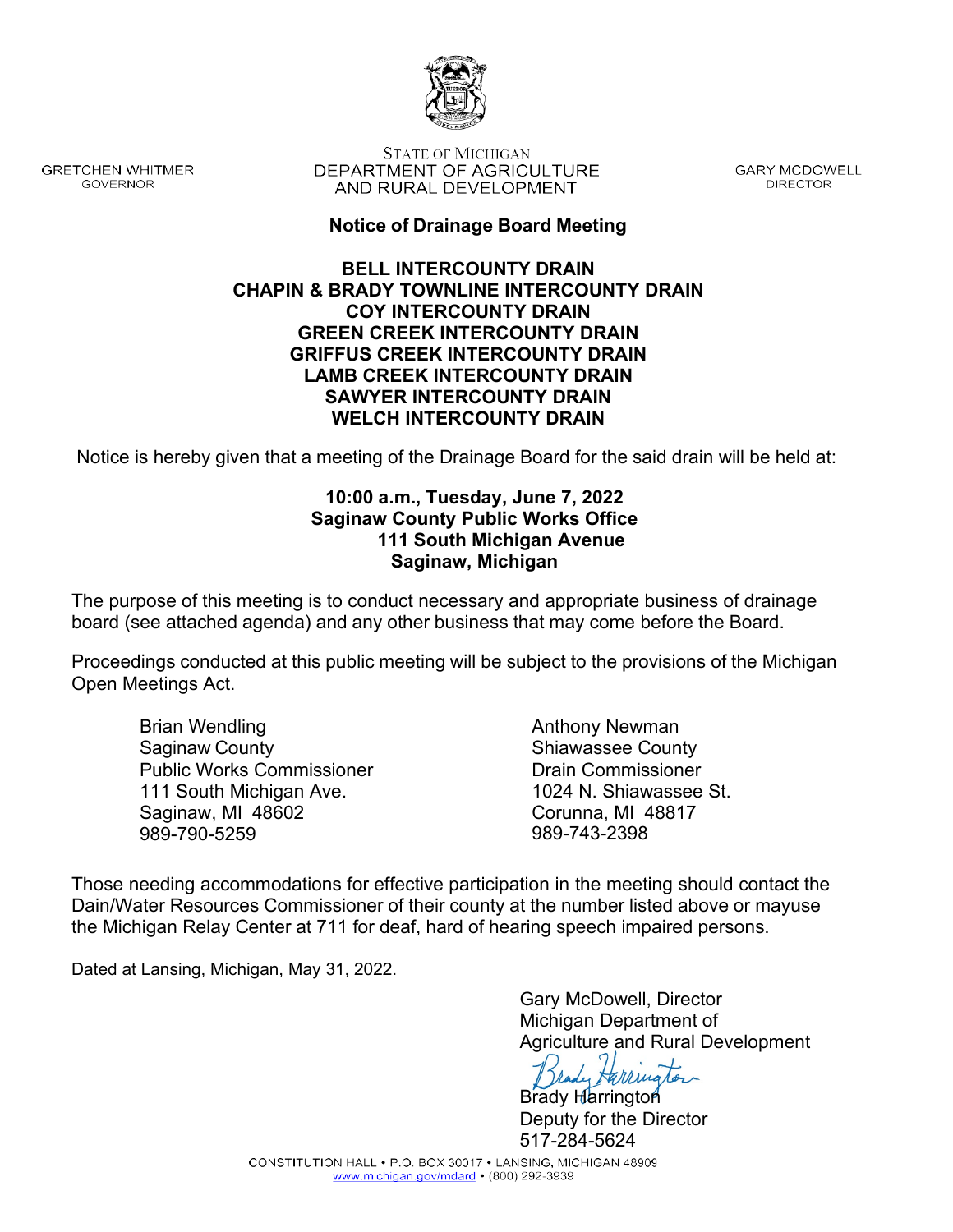

**GRETCHEN WHITMER** GOVERNOR

**STATE OF MICHIGAN** DEPARTMENT OF AGRICULTURE AND RURAL DEVELOPMENT

**GARY MCDOWELL DIRECTOR** 

May 31, 2022

### **SENT VIA EMAIL**

Mr. Brian Wendling Saginaw County Public Works Commissioner 111 South Michigan Ave. Saginaw, MI 48602

Mr. Anthony Newman Shiawassee County Drain Commissioner 1024 N. Shiawassee St. Corunna, MI 48817

RE: Bell Intercounty Drain Chapin & Brady Townline Intercounty Drain Coy Intercounty Drain Green Creek Intercounty Drain Griffus Creek Intercounty Drain Lamb Creek Intercounty Drain Sawyer Intercounty Drain Welch Intercounty Drain

Dear Commissioners:

Enclosed is a Notice of Meeting. Please post it in your office or in your building where other such Notices are posted. Also, in accordance with P.A. 528 of the Public Acts of 2012, if your county maintains a website that is accessible to the public, **this notice and agenda** shall be posted on the homepage or on a separate webpage dedicated to public notices.

Also, please prepare an Affidavit of Posting and forward one copy to this office.

Sincerely,

Brady Harrington Environmental Stewardship Division

MRG:jm **Enclosure**